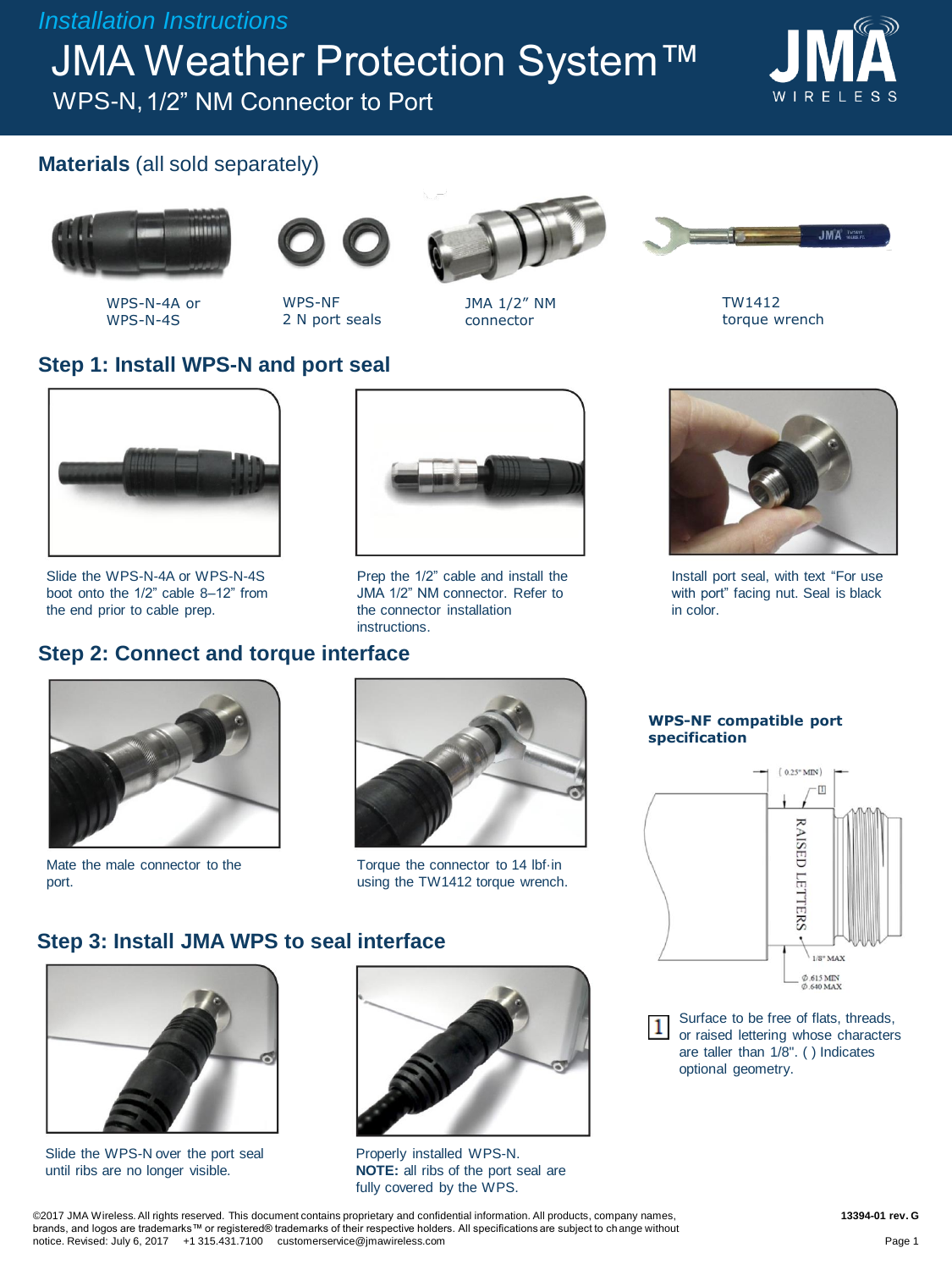*Installation Instructions*

**JMA Weather Protection System™** 

WPS-N, 1/2" MDM Connector to Port



## **Materials** (all sold separately)



WPS-N-4A or WPS-N-4S



WPS-MDF 2 port seals



JMA 1/2" MDM connector



TQ-78-F8 torque wrench

### **Step 1: Install WPS-N and port seal**



Slide the WPS-N-4A or WPS-N-4S boot onto the 1/2" cable 8–12" from the end prior to cable prep.

## **Step 2: Connect and torque interface**



Mate the male connector to the port.



Prep the 1/2" cable and install the JMA 1/2" MDM connector. Refer to

the connector installation

instructions.

Torque the connector to 8 lbf·ft using the TQ-78-F8 torque wrench.

#### **Step 3: Install JMA WPS to seal interface**



Slide the WPS-N over the port seal until ribs are no longer visible.



Properly installed WPS-N. **NOTE:** all ribs of the port seal are fully covered by the WPS.



Install port seal.

**WPS-MDF compatible port specification**



 $\mathbf{1}$ Surface should be free of flats, threads, or raised lettering whose characters are taller than 1/8".

©2017 JMA Wireless. All rights reserved. This document contains proprietary and confidential information. All products, company names, brands, and logos are trademarks™ or registered® trademarks of their respective holders. All specifications are subject to change without notice. Revised: July 6, 2017 +1 315.431.7100 customerservice@jmawireless.com